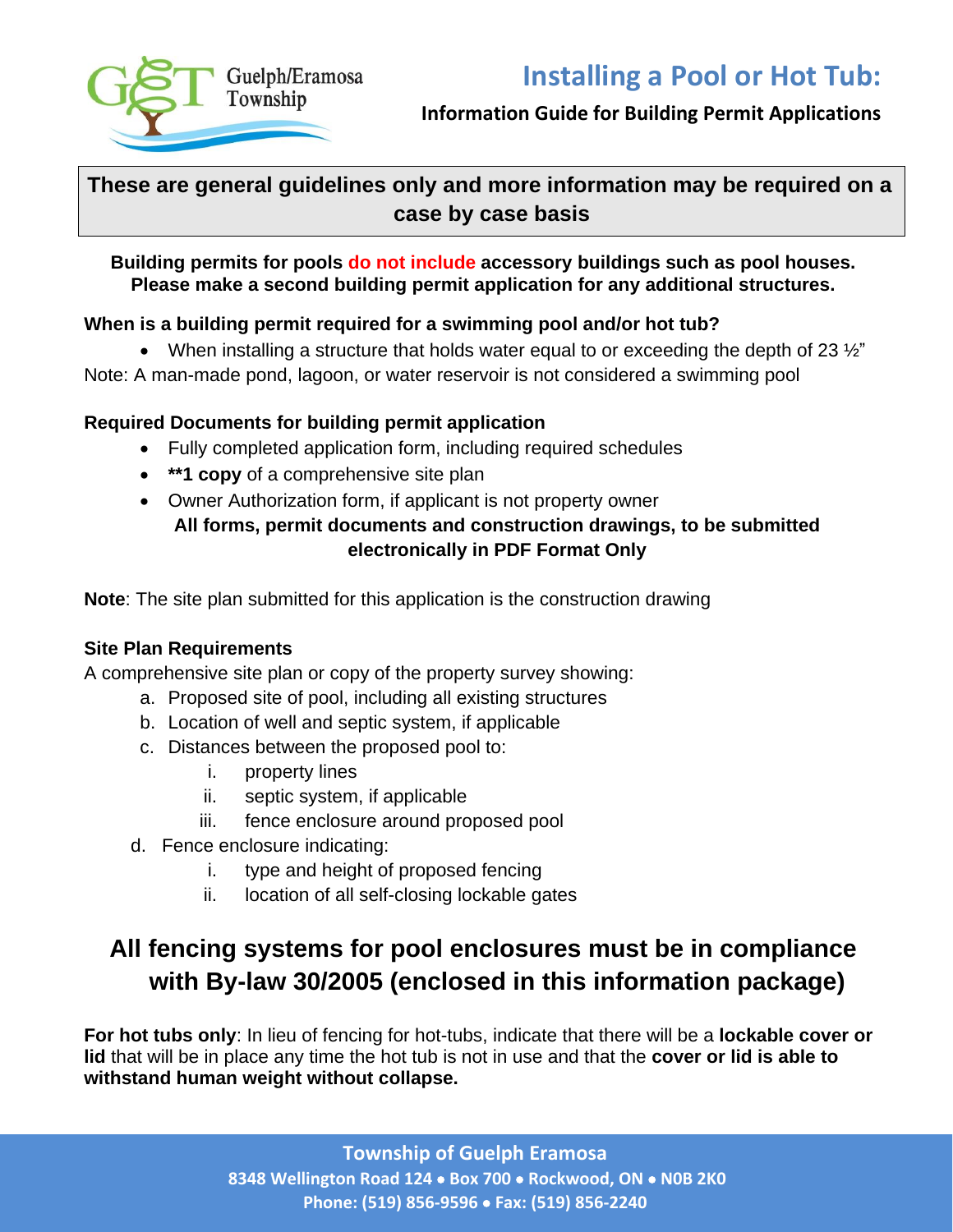## **Timeline for Applications**

Once a **complete** building permit application is submitted, the permit will be reviewed within 10 business days.

## **Where to apply for a building permit?**

Please submit your complete application and permit documents on our e-Permitting software,

# Cloudpermit O

For more information please visit: <https://www.get.on.ca/living-here/building-permits-and-inspections>

## **Cost of building permit**

Please see Schedule "A" of By-Law 13/2018 for applicable building permit fees. These fees cover all plans review, building permit, and resulting inspections. Note: All fees and charges listed herein are payable upon collection of the Building Permit.

## **Questions?**

Contact the Building Department for assistance at **[building@get.on.ca](mailto:building@get.on.ca)** *(Note: Once a Building Permit application has been submitted into Cloudpermit, question can be asked directly to The Building Department through the 'workspace' within Cloudpermit.)*

## **Zoning**

All structures must meet the requirements for the zone in which it is located. If you are unsure of the zoning on your property, please call the Planning Department 519.856.9596 X 112

## **Grand River Conservation Authority**

Is your property under the GRCA's regulated area? Property owners are encouraged to check their property at [www.grandriver.ca](http://www.grandriver.ca/) before applying for a building permit; additional permission from the GRCA may be required for you proposed construction.

## **CALL BEFORE YOU DIG – IT'S THE LAW!**

Planting a tree, building a deck or a fence? Contact ON1Call first to get a locate so you can dig safely. Remember, you are liable for any damage or injury caused by interfering with buried infrastructure. Request your free locate online or call 1-800-400-2255, open 24 hours a day, 7 days a week!

> **Township of Guelph Eramosa 8348 Wellington Road 124** • **Box 700** • **Rockwood, ON** • **N0B 2K0 Phone: (519) 856-9596** • **Fax: (519) 856-2240**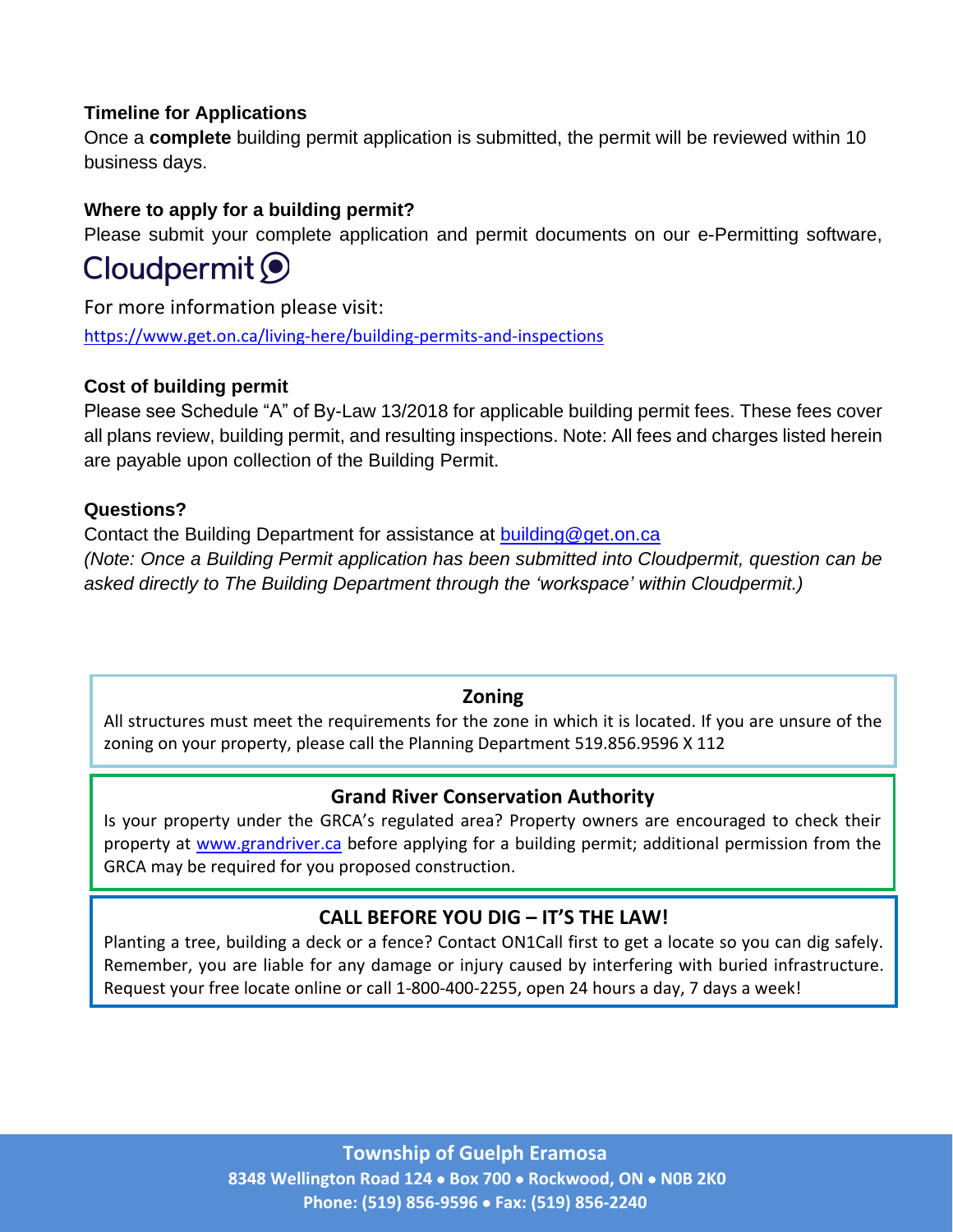## The Corporation of the Township of **Guelph/Eramosa**

### By-law Number 30/2005

### A by-law to require the erection and Maintenance of fences and gates around swimming pools and hot tubs.

WHEREAS the Municipal Act, S.O. 2001, c. 25, s. 11, provides that a municipality may pass by-laws respecting structures, including fences;

AND WHEREAS the Council of the Corporation of the Township of Guelph/Eramosa considers it in the best interest of the health, safety and wellbeing of the inhabitants of the municipality to pass a by-law requiring owners of privately owned outdoor swimming pools to erect and maintain fences and gates in a prescribed manner around such swimming pools;

NOW THEREFORE the Council of the Corporation of the Township of Guelph/Eramosa enacts as follows:

### $\mathbf{1}$ . **Definitions**

For the purpose of this by-law:

- "Chief Building Official" means the Chief Building Official of the  $(a)$ Corporation of the Township of Guelph/Eramosa or designate.
- (b) "Fence" means an enclosure surrounding a swimming pool, including a gate, wall or other like structure, restricting access thereto.
- "Gate" means the part of a fence, which provides access through the  $(c)$ fence line.
- "Ground Level" means the highest level of the ground at any point  $(d)$ around the exterior of a swimming pool or around the exterior side of a fence.
- (e) "Lock" means a keyed or combination lock and "Locked" has a corresponding meaning.
- "Owner" means the owner, tenant, lessee or other person in care and  $(f)$ control of the property on which a swimming pool is situated,
- (g) "Person" includes a corporation.
- (h) "Swimming pool" means a body of water located outdoors on private property contained by artificial means, including a hot tub, which is designed to be used for swimming, wading, diving or bathing, in which the depth of water at any point can exceed 600mm (23  $\frac{1}{2}$ ) inches), but does not include:
	- i. a natural or man-made pond, lagoon, water reservoir or manure storage facility;
	- ii. a public swimming pool, which is subject to, the regulations made pursuant to the Building Code Act, 1992, S.O., 1992 c.  $23:$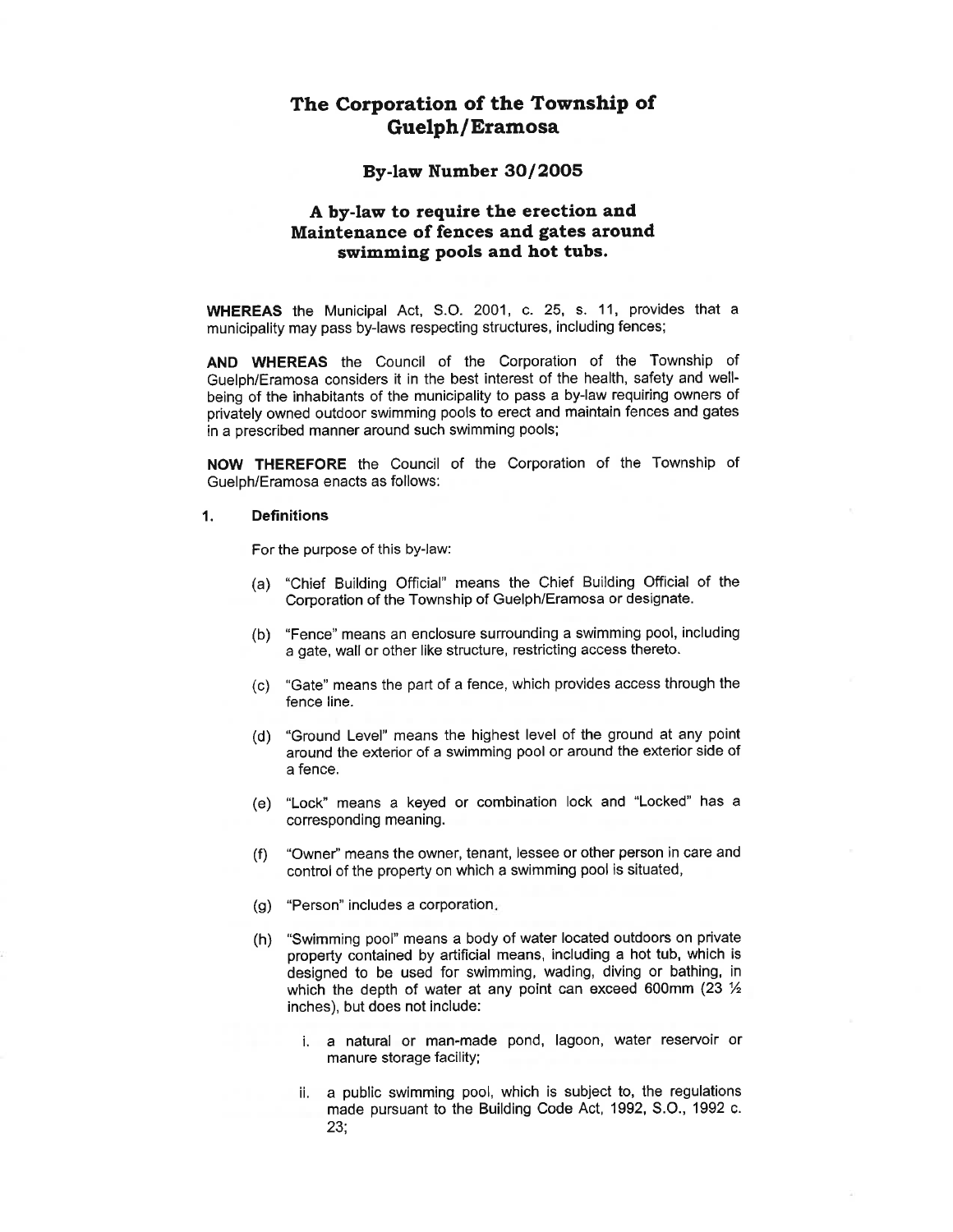- iii. naturally occurring streams, lakes, swamps or other natural bodies of water.
- "Temporary Fence" means a temporary fence used for the purpose  $(i)$ of enclosing a swimming pool or excavation in the course of construction of a swimming pool, to effectively prevent access thereto and to prevent any accident or injury to any person in or on a property.
- "Site plan" means a drawing illustrating the location and dimensions  $(i)$ of a swimming pool and the fence surrounding a swimming pool and the dimensions and location of ladders and other stair assemblies providing access to swimming pool decks or other appurtenances.

### **Swimming pool Permit**  $2.$

- (a) No person shall excavate for, install, construct or erect a swimming pool in the Township of Guelph/Eramosa without a permit to do so issued by the Township.
- (b) No swimming pool permit shall be issued unless the site plan for such swimming pool, and any change made thereto, is approved by the Chief Building Official.
- (c) Every person applying for a swimming pool permit shall provide to the Chief Building Official:
	- i. a site plan for the proposed construction of the swimming pool showing fence and gate locations;
	- ii. a completed application form as provided by the Township of Guelph/Eramosa; and
	- iii. the applicable permit fee as set out in the Township of Guelph/Eramosa Rates and Fees By-law No. 59/2002, as amended from time to time.

#### $3.$ **Water in Swimming pools**

No person shall place water in or allow water to remain in a swimming pool until:

- (a) the swimming pool is surrounded by a fence which is in full compliance with all provisions of this by-law; and
- (b) the Building Department has been notified and an inspection passed by the Chief Building Official or designate.

#### $4.$ **Fencing Requirements**

- Every owner of a swimming pool shall ensure that a fence is erected (a) and maintained surrounding a swimming pool in accordance with the requirements of this by-law.
- (b) A temporary fence shall be constructed during construction of the swimming pool and shall be replaced when the swimming pool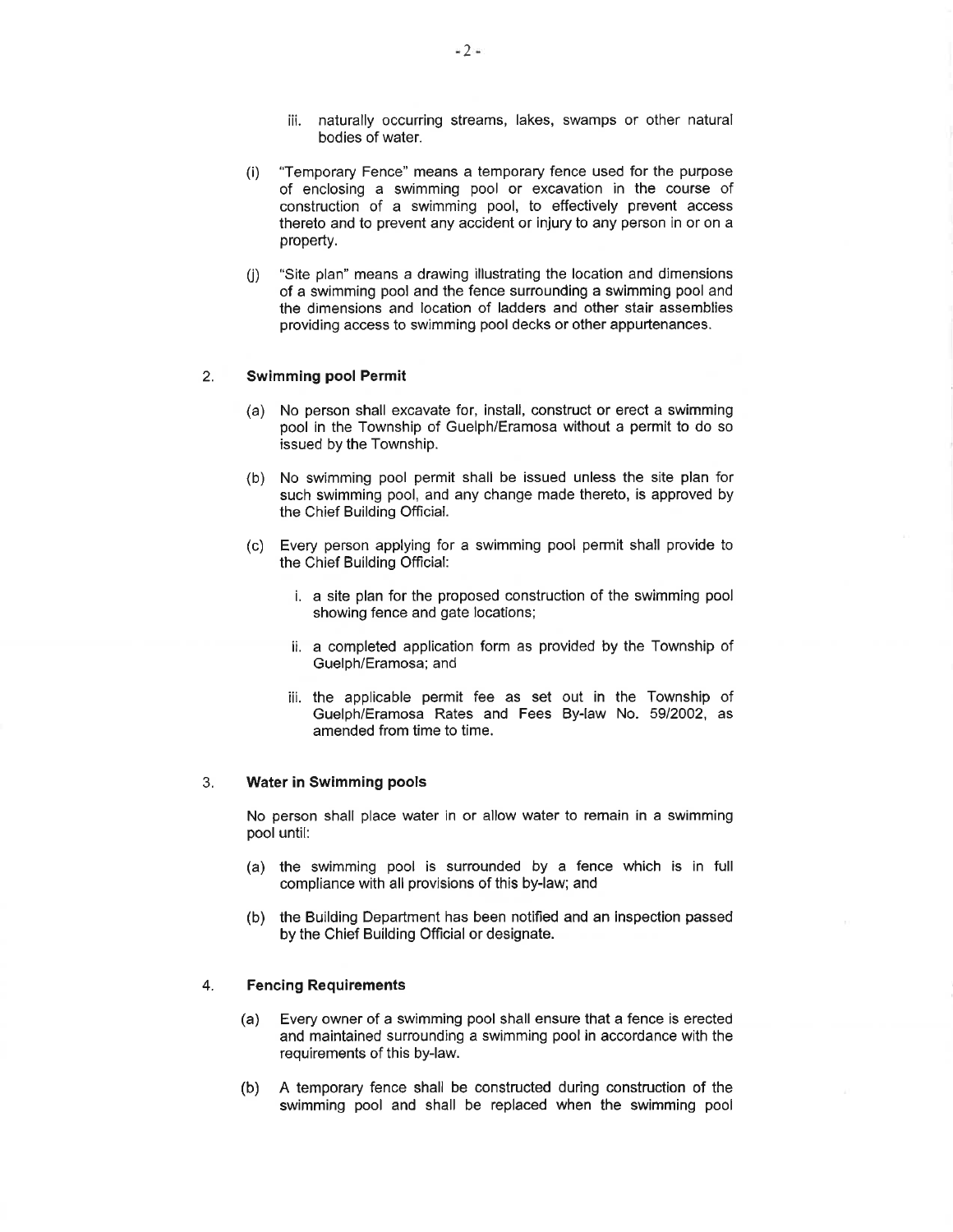construction is substantially completed with a permanent fence conforming to this by-law in all respects.

A temporary fence shall be erected in a good workmanship manner and shall consist of:

- i. steel "T" posts spaced at not more than 1.2 metres on centre embedded at least 600mm into the ground;
- 38mm plastic mesh fencing at least 1.2 metres in height and ii. securely fastened to the posts at 200mm on centre vertically and at the top and bottom by 11 gauge steel lacing cable threaded through the mesh and looped and fastened to each post or equal.
- (c) Every owner of a swimming pool shall ensure that the fence surrounding the swimming pool:
	- is located at least 500mm (1 foot, 8 inches) away from any i. other fence or other permanent object that may facilitate climbing of the swimming pool fence;
	- is erected and maintained in a structurally sound condition so ii. as to prevent access to the swimming pool when the swimming pool is not in use;
	- has a maximum opening of 100mm (4 inches) between the ii. bottom of the fence and the ground at any point directly below the fence. The ground beneath the fence cannot be of loose gravel or other material which can be easily removed so as to afford access under the fence;
	- iv. does not have any barbed wire forming any part of the fence or forming any appurtenance thereto;
	- is not capable of projecting electric current through any v. portion of the fence or any appurtenance thereto;
	- where such fence is constructed with vertical members, the vi. maximum opening between each vertical member is 100mm (4 inches) and has no horizontal rails less than 1.2 metres (4 feet) apart;
	- vii. shall be of the following material: wood, metal, masonry or plastic;
	- shall have its framing and braces on the inside or swimming viii. pool side of the fence;
	- shall be of the following type: ix.
		- a. vertical louver, picket, staggered picket, wrought iron or other metal fence having no separation between vertical components exceeding one and one-half inches, which separation may be increased to not more than 100mm (four inches), the fence is at least 1.5m (five feet) high and has no horizontal rails less than 1.2m (four feet) apart; or
		- b. horizontal louver, providing that the louvers have separations not exceeding 2.54cm (1 inch) measure at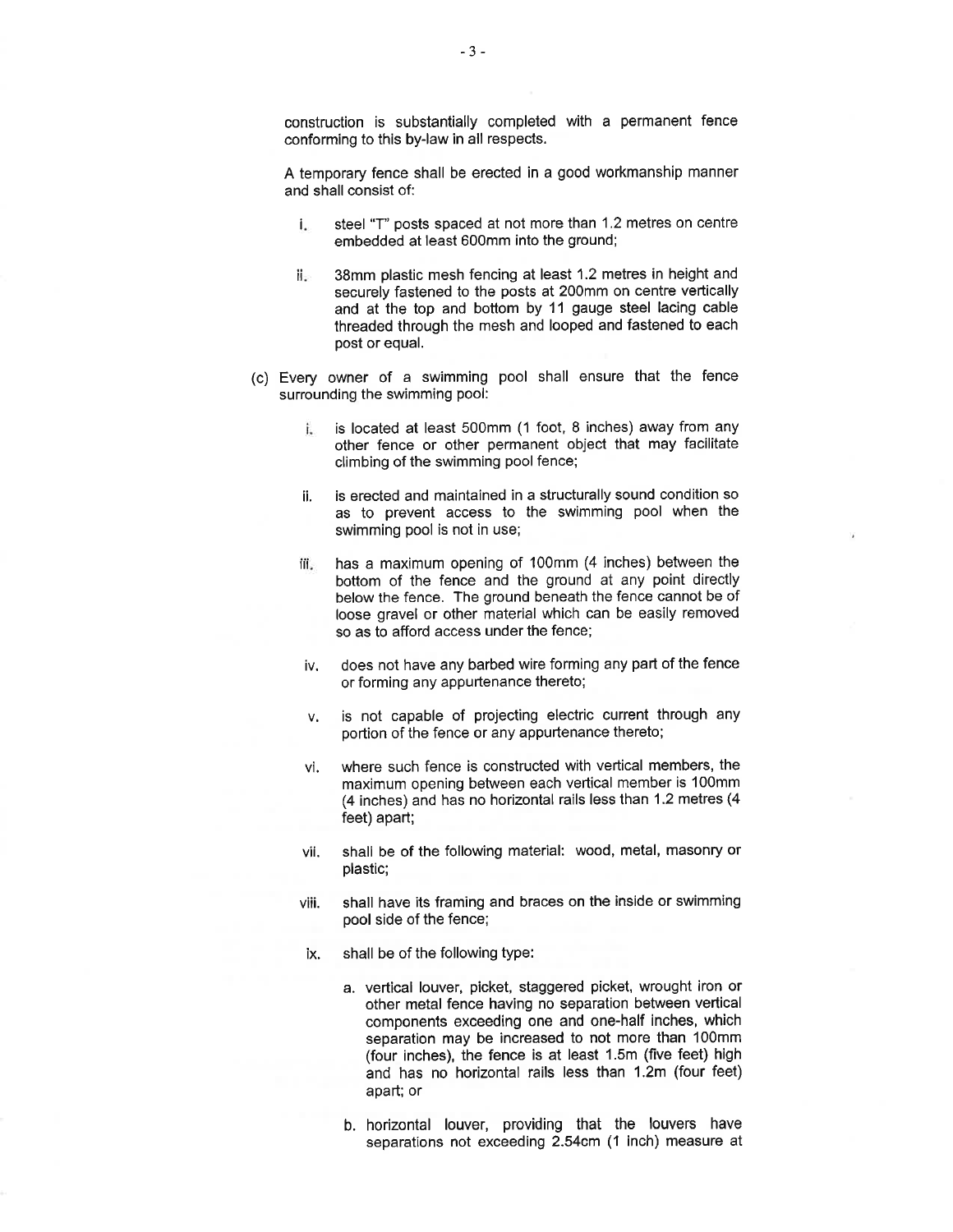right angles to the two surfaces, are set at an angle of not less than forty-five degrees to the horizontal and slope upward toward the inside or swimming pool side of the fence:

- c. solid: or
- d. chain link, held taut at top and bottom and with diamond mesh not greater than 38mm (1 1/2 inches) per link;
- is constructed and maintained in such a manner so as to  $\mathsf{X}$ . prevent the climbing thereof;
- be located at least 600mm (23 5/8 inches) from the edge of xi the water in the swimming pool;
- shall not enclose a utility meter, a furnace oil filler pipe or xii. other utility reading device which requires inspection or attendance by utility or service personnel.

### (d) Fence Height

In every case such fence shall:

- i. where the swimming pool is located on the property of a single-detached or semi-detached dwelling, have a height of not less than 1.5m (4 feet 11 inches) measured from ground level to the top of the fence; or
- ii. where the swimming pool is located on property other than that of a single-detached or semi-detached dwelling, have a height of not less than 1.8m (5 feet, 11 inches) measured from ground level to the top of the fence.

### (e) Above Ground Pool

Notwithstanding Section 4 of this by-law, a fence surrounding a swimming pool is not required where the swimming pool is an aboveground swimming pool and where:

- i. the vertical sides of the swimming pool and any deck or other assembly forming part of the swimming pool are the same minimum height as the fence height requirements pursuant to Section 4 (d) (i) (ii) respectively;
- ii, such vertical sides and assemblies are constructed and maintained in such a manner to prevent the climbing thereof; and
- iii. any ladder or stair assembly providing access to the swimming pool or to any deck or other assembly forming part of the swimming pool is hinged and constructed in a manner so as to be latched in an upright position or gated, thereby preventing entry to the swimming pool.

### $(f)$  Hot Tubs

Notwithstanding Section 4 of this by-law, when any swimming pool is a hot tub, the owner of such swimming pool shall ensure that:

i. all fence provisions of this by-law are complied with; or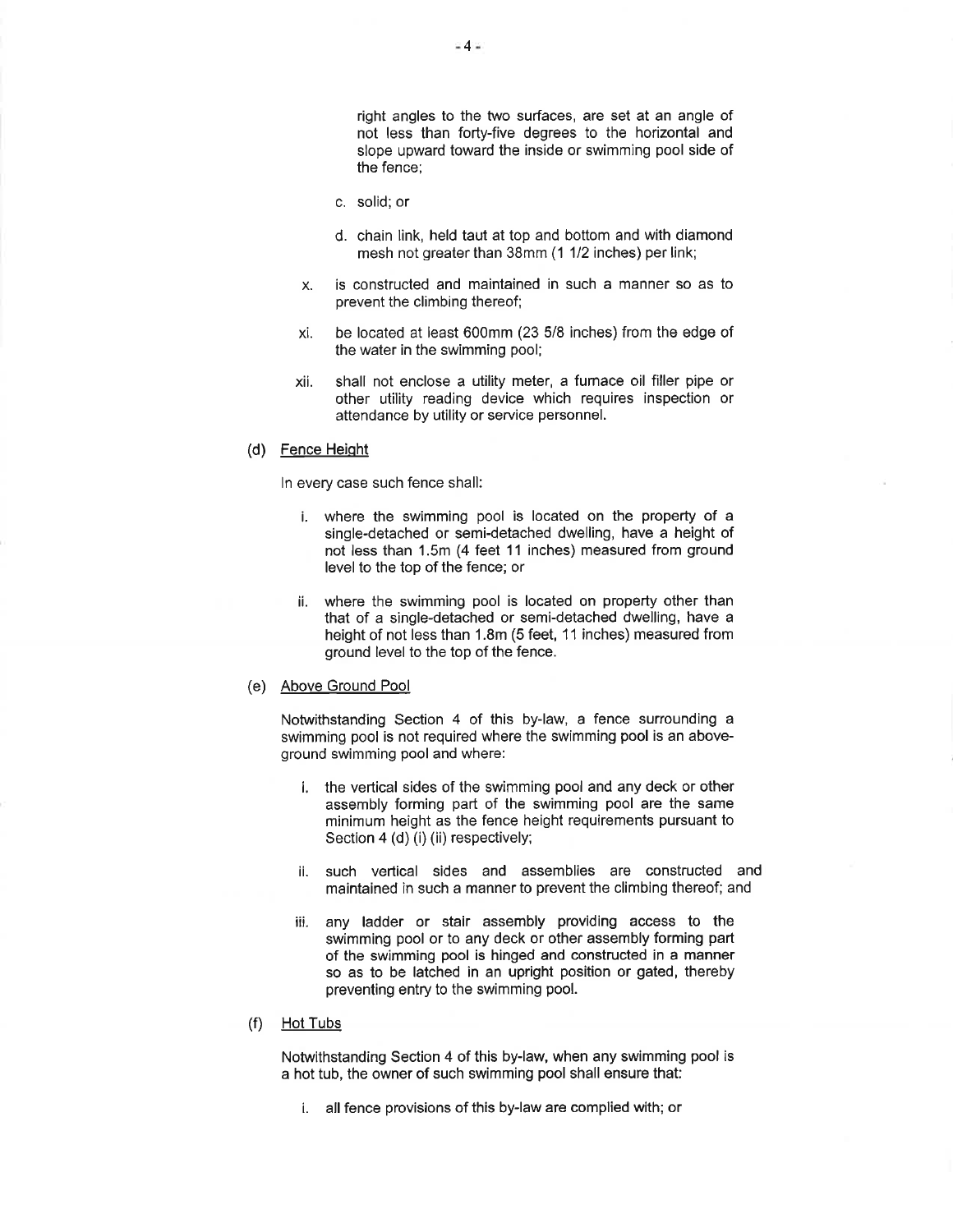ii. such hot tub is fitted with a lid or cover that withstands human weight without collapse and such lid or cover is locked in place at all times when the hot tub is not in use.

#### 5. **Gates and Ladders**

- (a) Every owner of a swimming pool shall ensure that any access points forming part of the fence are gated and kept locked, except when the swimming pool or pool area is being used, and that:
	- i. every gate is equipped with a self-closing mechanism and a self-latching device and such mechanisms and devices are in proper working order at all times;
	- ii. every self-latching device is installed on the swimming pool side of each gate near the top of the gate and such device is at least 1200mm (3 feet, 11 inches) above ground level;
	- where the swimming pool is an above-ground pool, every iii. ladder or other stair assembly providing access to the swimming pool is locked in the upright position at all times when the swimming pool is not being used;
- (b) Notwithstanding Section 5(a) (i) of this by-law, a self-closing and selflatching mechanism shall not be required on a gate where such mechanism is deemed by the Chief Building Official as not practical for the type of fence and gate being used; however, in all such cases, every owner of a swimming pool shall install and maintain comparable hardware as indicated by the Chief Building Official on the site plan or the permit issued by the Township.

### **Compliance with Other By-laws Required** 6.

The issuance of a permit by the Township authorizing the excavation, installation, construction, or erection of any swimming pool and swimming pool fence within the Township of Guelph/Eramosa does not permit or condone the violation of any other by-law in effect in the Township.

### $7.$ **Exemption**

A permit shall not be required under this by-law for any swimming pool for which a permit was issued by the former Townships of Guelph and, Eramosa, or the former Townships of Nichol and Pilkington which apply to the areas now within the Township of Guelph/Eramosa, provided that the swimming pool and fence was constructed in compliance with the by-law under which such permit was issued and continues to be maintained in a safe and sound condition.

#### 8. **Offence**

Every person who contravenes any provision of this by-law is guilty of an offence.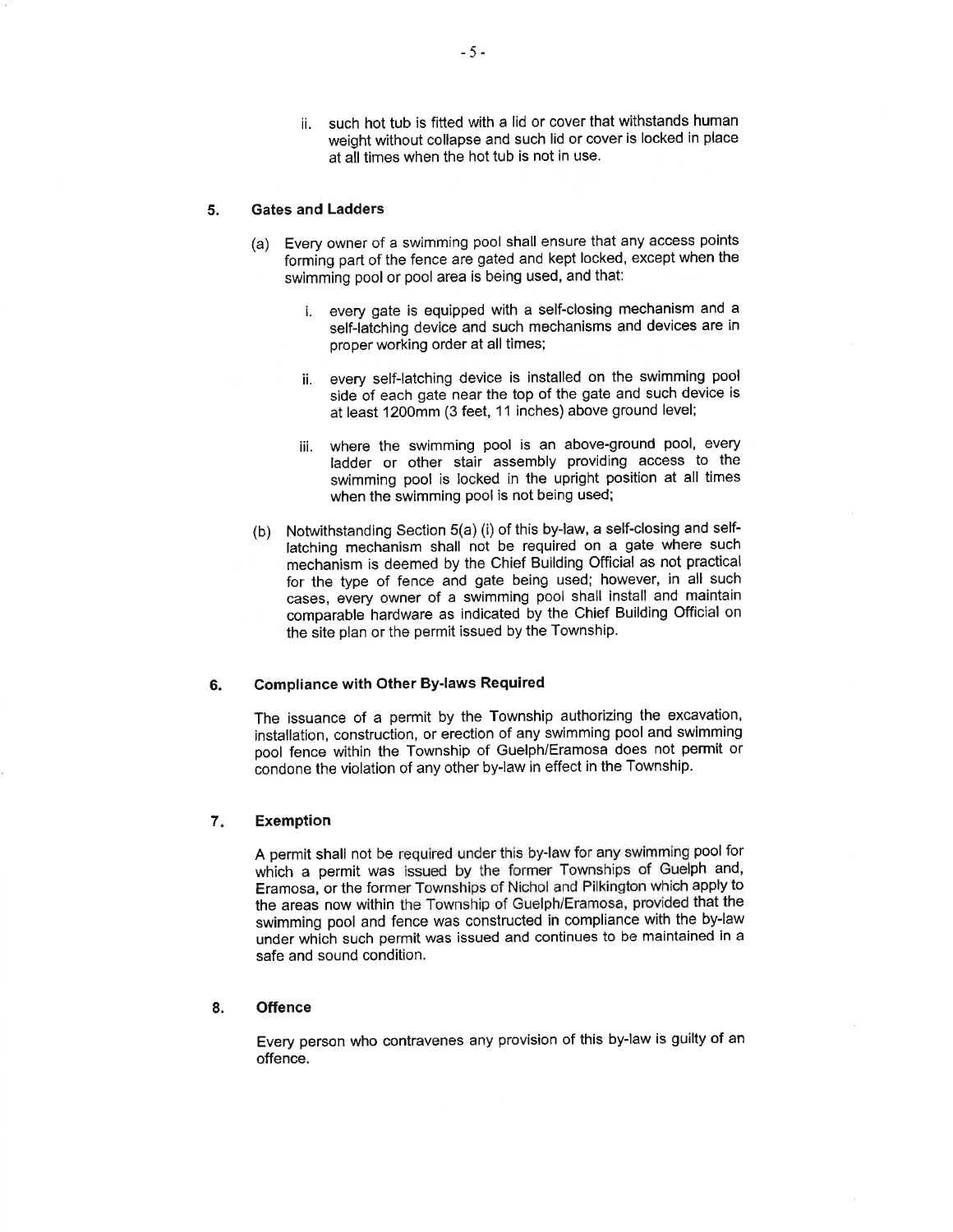### 9. **Penalty**

Every person who is convicted of an offence under any provision of this by-law shall be liable to a penalty as set out in Section 61 of the Provincial Offences Act, R.S.O. 1990, Chapter P.33, or any amendment thereto.

### **Prior By-laws Repealed** 10.

This by-law repeals former Township of Guelph By-law No. 12-73 and former Township of Eramosa By-law No. 39-93; and

This by-law further repeals Township of Pilkington By-law No. 96-93 and Township of Nichol By-law No. 1556-89, which may apply to the areas now within the Township of Guelph/Eramosa that have been passed for the provision of the erection and maintenance of fences and gates around swimming pools and hot tubs.

READ three times and finally passed this 2<sup>nd</sup> day of May, 2005.

Computer<br>Clint Martin, Mayor

Janice Sheppard, Clerk